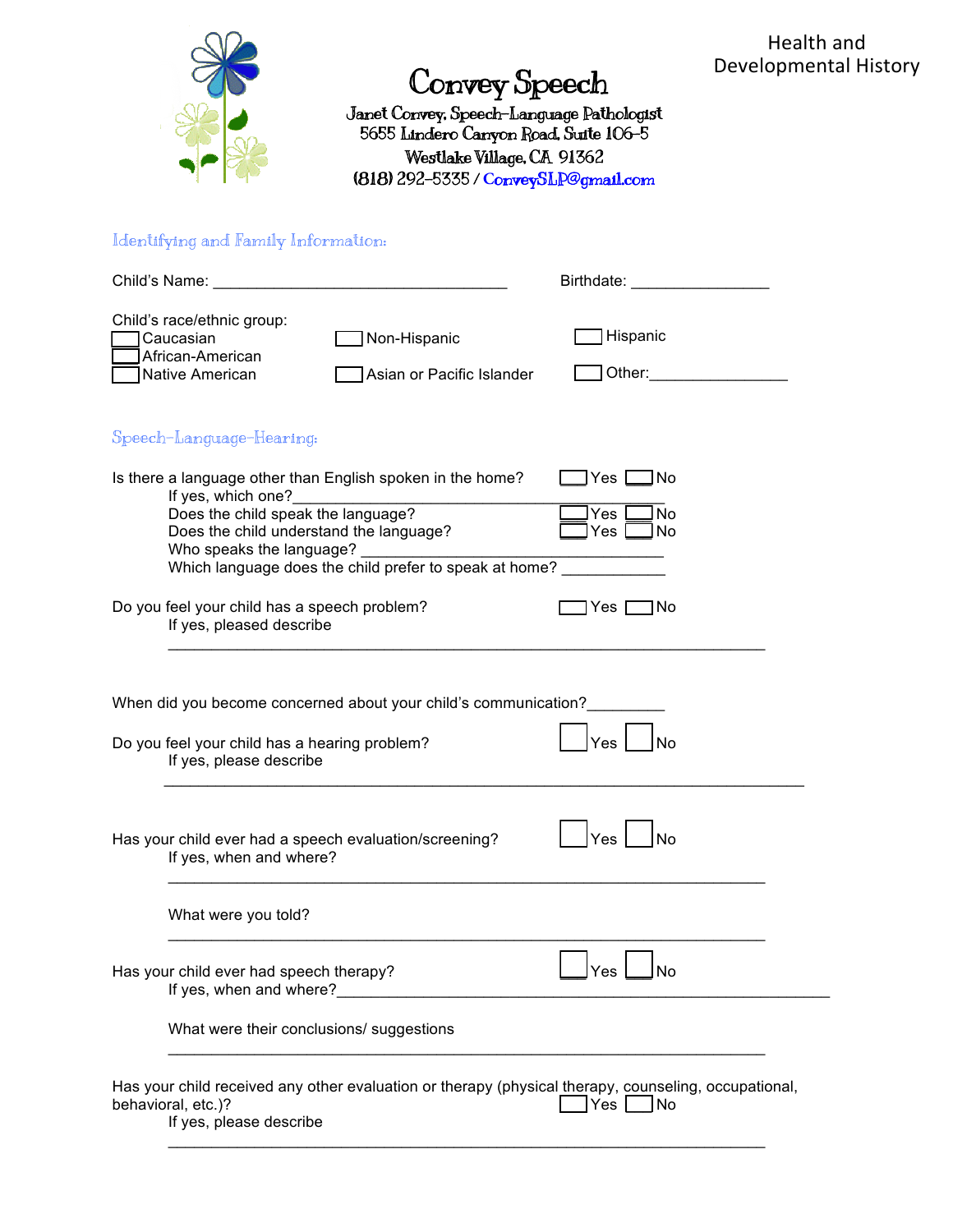| What do you see as your child's most difficult problem in the home                                                                                                                                                                                                                                                                                                              |  |  |  |
|---------------------------------------------------------------------------------------------------------------------------------------------------------------------------------------------------------------------------------------------------------------------------------------------------------------------------------------------------------------------------------|--|--|--|
|                                                                                                                                                                                                                                                                                                                                                                                 |  |  |  |
| What percentage of your child's words do you understand?<br>51 - 75%<br>$76 - 90?$<br>$0 - 25%$<br>$26 - 50%$<br>$91 - 100\%$                                                                                                                                                                                                                                                   |  |  |  |
| What percentage of your child's words is understood by unfamiliar listeners?<br>$26 - 50\%$   $\left  51 - 75\% \right $   $\left  76 - 90\% \right $<br>$0 - 25%$<br>191 – 100%                                                                                                                                                                                                |  |  |  |
| Does your child                                                                                                                                                                                                                                                                                                                                                                 |  |  |  |
| Repeat sounds, words or phrases over and over?<br>Understand what you are saying?<br>Retrieve/point to common objects upon request (ball, cup, shoe) ?<br>Follow simple directions ("Shut the door" or Get your shoes?")<br>Respond correctly to yes/no questions?<br>Respond correctly to who/what/where/when/why questions?                                                   |  |  |  |
| Your child currently communicates using                                                                                                                                                                                                                                                                                                                                         |  |  |  |
| Body language/gestures<br>Sounds (vowels, grunting)<br>Single words (shoe, doggy, up)<br>2 to 4 word sentences (more cookies)<br>Sentences longer than four words<br>Other                                                                                                                                                                                                      |  |  |  |
| Behavioral Characteristics:                                                                                                                                                                                                                                                                                                                                                     |  |  |  |
| <b>Restless</b><br>Cooperative<br>Willing to try new activities<br>Poor eye contact<br>Easily distracted/short attention<br>Attentive<br>Plays alone for reasonable length of time<br>Destructive/aggressive<br>Separation difficulties<br>Withdrawn<br>Easily frustrated/impulsive<br>Inappropriate behavior<br>Self-abusive behavior<br>Stubborn<br>Other concerning behavior |  |  |  |
| Birth History:                                                                                                                                                                                                                                                                                                                                                                  |  |  |  |
| Yes<br><b>No</b><br>Was there anything unusual about the pregnancy or birth?<br>If yes, please describe                                                                                                                                                                                                                                                                         |  |  |  |
| How old was the mother when the child was born?                                                                                                                                                                                                                                                                                                                                 |  |  |  |
| Yes<br>No<br>Was the mother sick during the pregnancy?                                                                                                                                                                                                                                                                                                                          |  |  |  |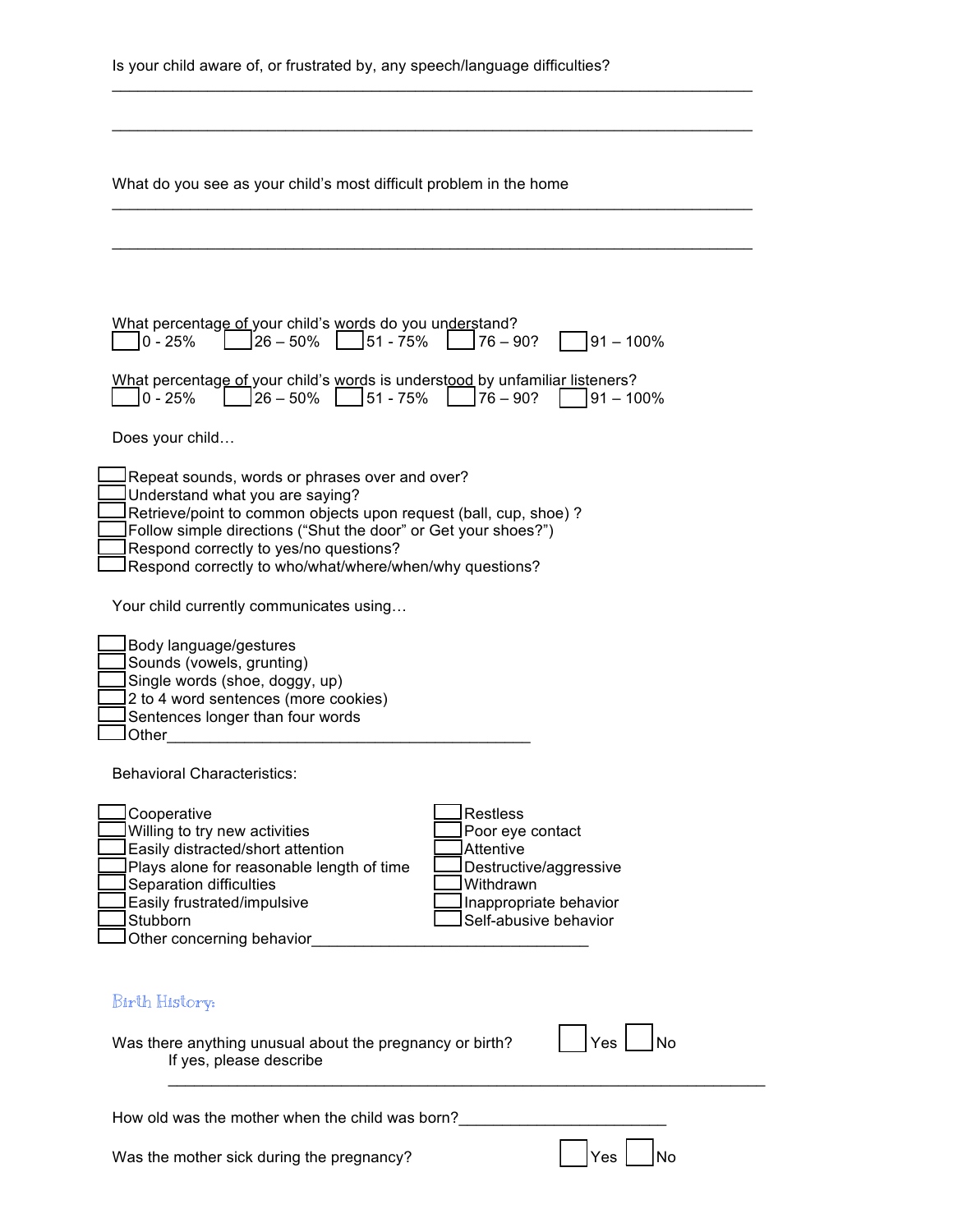| If yes, please describe                                                                                                                                                                                                                                                                                                                             |  |  |  |  |  |
|-----------------------------------------------------------------------------------------------------------------------------------------------------------------------------------------------------------------------------------------------------------------------------------------------------------------------------------------------------|--|--|--|--|--|
| Yes<br><b>No</b><br>Did the child go home with his/her mother from the hospital?<br>If child stayed at the hospital, please describe why and how long                                                                                                                                                                                               |  |  |  |  |  |
| Are there any speech, language, developmental delays, learning disabilities, Autism Spectrum Disorders<br>(ASD) or hearing problems in your family?<br>Yes<br> No<br>If yes, please describe                                                                                                                                                        |  |  |  |  |  |
| Developmental History:                                                                                                                                                                                                                                                                                                                              |  |  |  |  |  |
| Please tell the approximate age your child achieved the following developmental milestones<br>(years/months):                                                                                                                                                                                                                                       |  |  |  |  |  |
| sat alone<br>grasped crayon/pencil<br>said first words<br>babbled<br>spoke in short sentences<br>put two words together<br>walked<br>toilet trained<br>named simple objects<br>used simple questions                                                                                                                                                |  |  |  |  |  |
| If you feel these milestones were achieved within normal limits check here                                                                                                                                                                                                                                                                          |  |  |  |  |  |
| Does your child have difficulty<br>Drinking<br>Swallowing<br>Chewing<br>Blowing<br>Drooling                                                                                                                                                                                                                                                         |  |  |  |  |  |
| Medical History:                                                                                                                                                                                                                                                                                                                                    |  |  |  |  |  |
| Has your child had any of the following?                                                                                                                                                                                                                                                                                                            |  |  |  |  |  |
| Seizures<br>Adenoidectomy<br>Flu<br>Sleeping difficulties<br>Head injury<br><b>Sinusitis</b><br>High fevers<br><b>Breathing difficulties</b><br>mb/finger sucking<br>Allergies<br>Colds<br>Measles<br>Encephalitis<br>Meningitis<br>Tonsillectomy<br>Ear infections<br>Scarlet fever<br>Mumps<br><b>Tonsillitis</b><br>Ear tubes<br>Vision problems |  |  |  |  |  |
|                                                                                                                                                                                                                                                                                                                                                     |  |  |  |  |  |
| Other serious injury/surgery:<br><u> and the contract of the contract of the contract of the contract of the contract of the contract of the contract of the contract of the contract of the contract of the contract of the contr</u>                                                                                                              |  |  |  |  |  |
| Yes<br>Is your child currently (or recently) under a physician's care?<br>No                                                                                                                                                                                                                                                                        |  |  |  |  |  |
|                                                                                                                                                                                                                                                                                                                                                     |  |  |  |  |  |
| Please list any medications your child takes regularly?                                                                                                                                                                                                                                                                                             |  |  |  |  |  |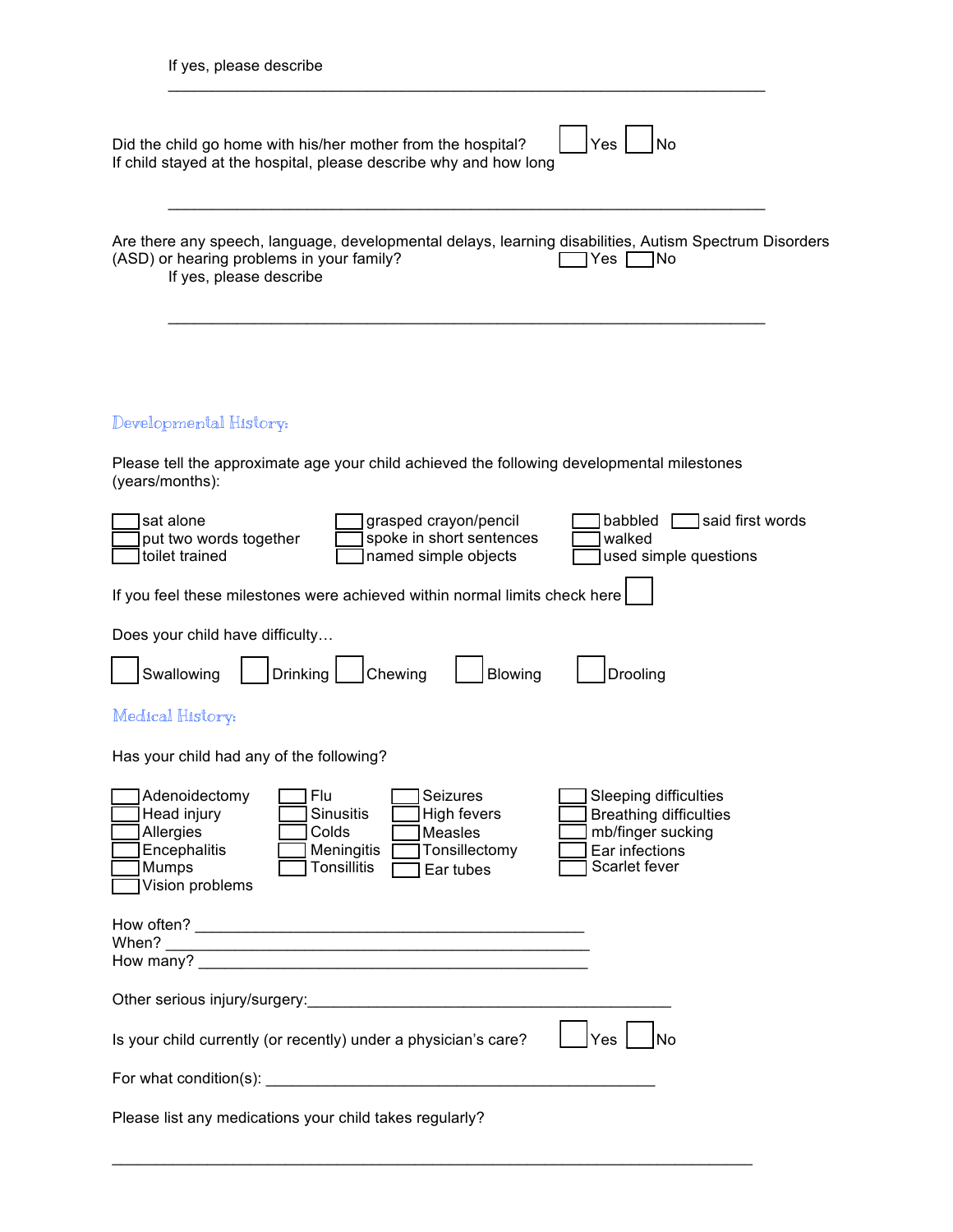## School History:

If your child is in school, please answer the following:

| Has your child repeated a grade? $\Box$ Yes $\Box$ No If so, which grade?<br>Has your child had a Student Study Team (SST) meeting?<br>Yes<br>No                                        |  |  |  |  |
|-----------------------------------------------------------------------------------------------------------------------------------------------------------------------------------------|--|--|--|--|
| Has your child had an Individualized Education Plan (IEP) meeting?<br>Yes<br>No<br>If so, what was the outcome?                                                                         |  |  |  |  |
| What do you see as your child's biggest difficulty in school?                                                                                                                           |  |  |  |  |
| How does your child socialize/play with his/her peers?                                                                                                                                  |  |  |  |  |
| Does your child engage in conversations with peers? Adults?                                                                                                                             |  |  |  |  |
| Please list your child's favorite toys and activities:                                                                                                                                  |  |  |  |  |
| What are your child's relative strengths? (e.g. talking, physical ability, relating with others, having an even<br>temperament, building things, adapting to change, trying hard, etc.) |  |  |  |  |
|                                                                                                                                                                                         |  |  |  |  |

 $\_$  ,  $\_$  ,  $\_$  ,  $\_$  ,  $\_$  ,  $\_$  ,  $\_$  ,  $\_$  ,  $\_$  ,  $\_$  ,  $\_$  ,  $\_$  ,  $\_$  ,  $\_$  ,  $\_$  ,  $\_$  ,  $\_$  ,  $\_$  ,  $\_$  ,  $\_$  ,  $\_$